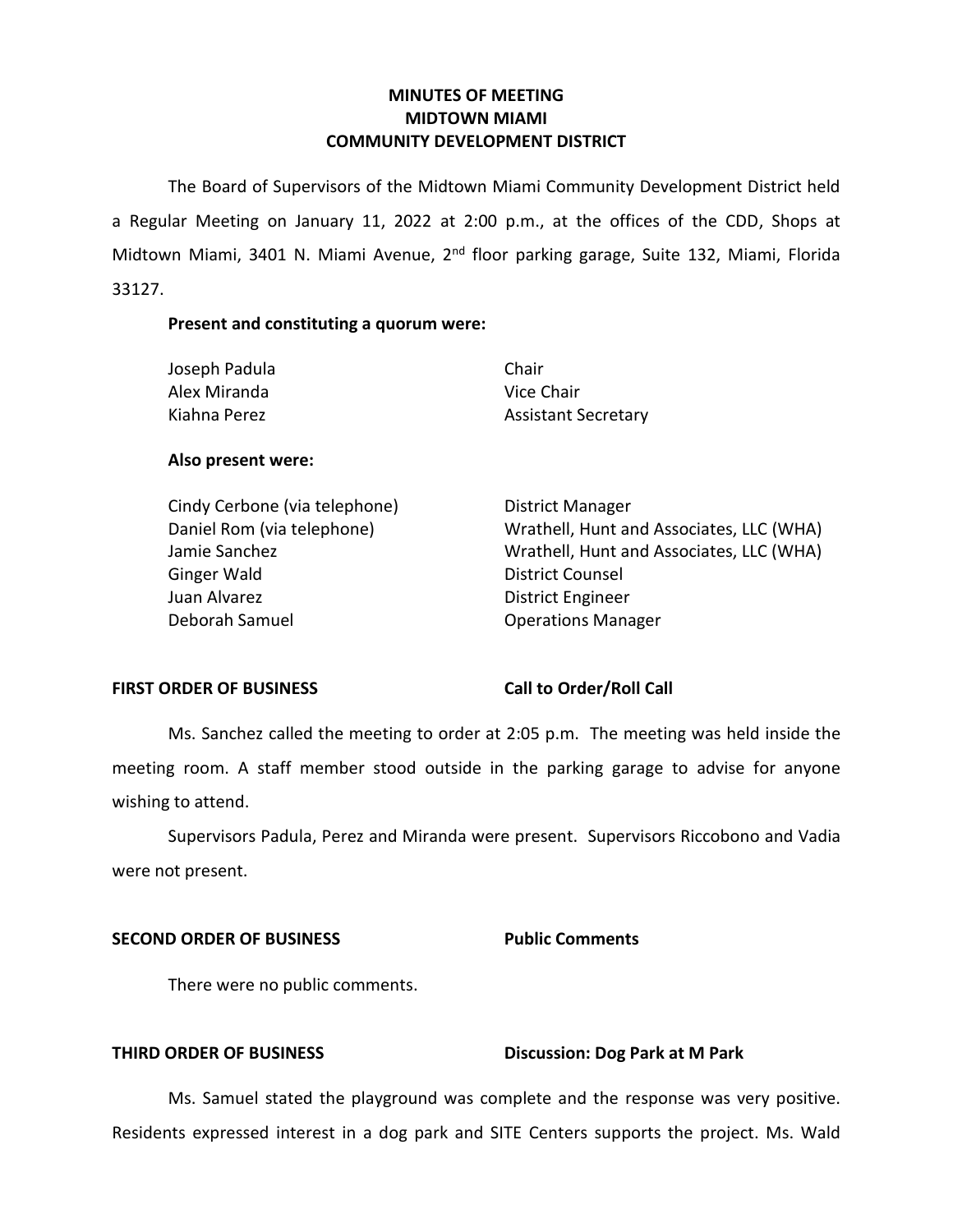advised about the process under the Construction, Operation and Reciprocal Easements Agreement (COREA). This may be considered for the Fiscal Year 2023 budget; preliminary estimates would be provided for the next meeting and approval may be requested to move forward with planning costs.

FOURTH ORDER OF BUSINESS **Consideration of Request for Estoppel in Connection with that Certain Construction, Operation and Reciprocal Easement for the Shoppes at Midtown Miami South Block North, dated April 29, 2004 and recorded in Book 22349, Page 0566 of the Official Records of Miami-Dade County (the "COREA")** 

Ms. Wald explained that the CDD received a request for an Estoppel letter. She discussed under what circumstances the CDD must provide an Estoppel Certificate and what an Estoppel Certificate generally includes, under the requirements of the COREA.

Ms. Wald presented Exhibit "A", the Estoppel requested by Midtown Opportunities VIIIB, LLC, and stated the following language of the letter was broader than generally seen in an Estoppel Certificate:

"We have reviewed the Plans in conjunction with the COREA and hereby confirm that: (i) the Plans, including, without limitation, the access points and lanais proposed thereunder, comply with the terms of the COREA, and (ii) the CDD approves the Plans (to the extent that the CDD's approval is required in connection therewith). This Estoppel may be recorded in the Public Records of Miami-Dade County."

Ms. Wald reiterated that the language was much more than generally seen in an Estoppel Certificate. She discussed the reasons the Board may approve or reject the Estoppel. She presented "Schedule 1: Lanai Amenities" and read the language pertaining to "Section 3.5 Amenity Terrace" and stated the language seemed to go beyond a typical Estoppel and included an approval of plans. She discussed the need for approval by the District Engineer and cautioned that, while this was not typically seen, it could be approved. She advised the attorney for Midtown Opportunities that she would present the letter to the Board and there was a cost for these types of reviews; the attorney advised that Midtown Opportunities would pay for any fees associated with the review of these documents, which would include Legal, Engineering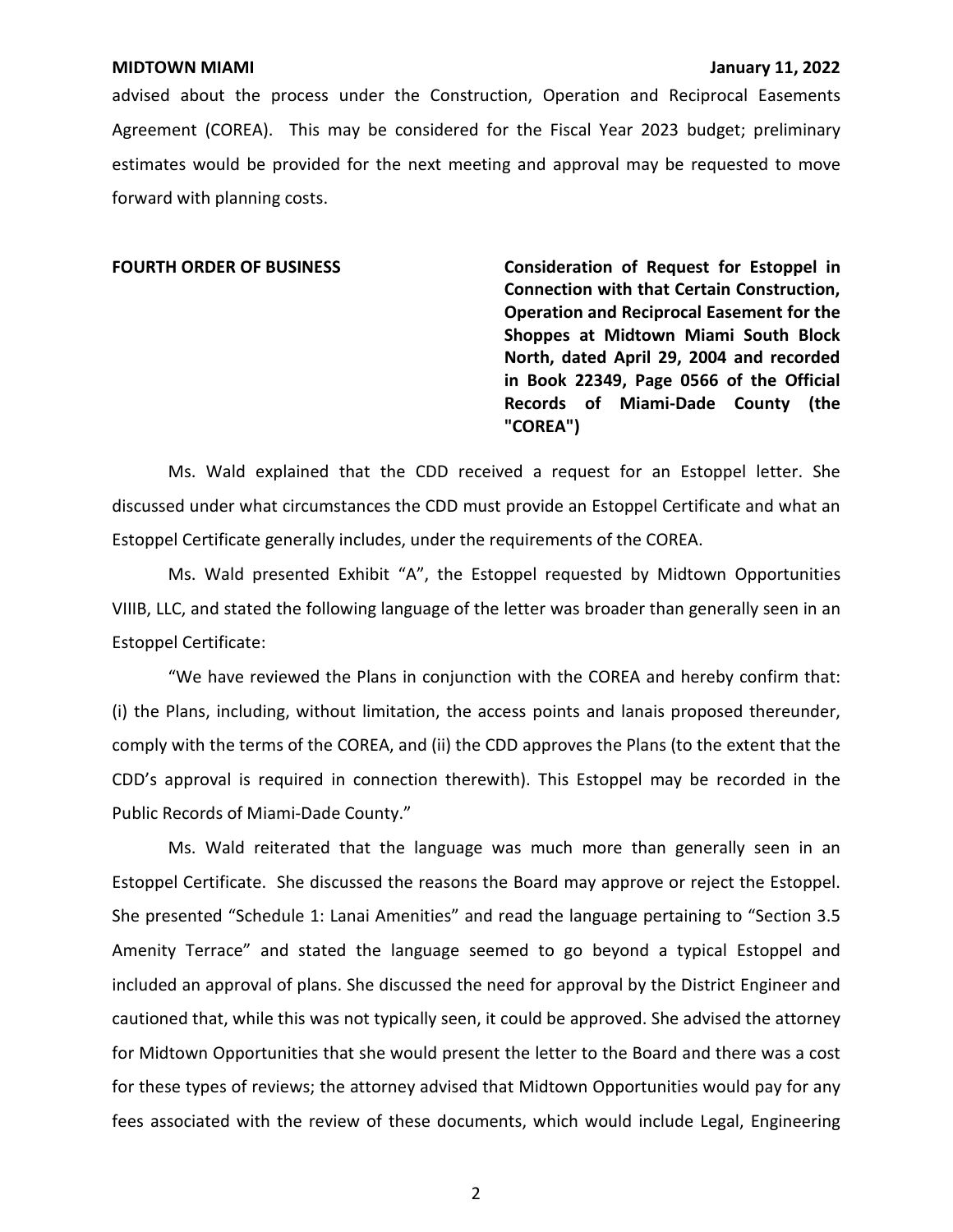and Management fees, in conjunction with issuance of the Estoppel letter, identical or similar to the one provided.

Mr. Alvarez stated he reviewed the Estoppel letter and the attached conceptual plans. He stated he reviewed Section 3.4 and 3.5 and found that the plans are not inconsistent with the plans shown in the COREA and in Sections 3.4 and 3.5. He stated that those sections were reproduced verbatim. He was not in a position to give an Engineering review of any other items. He concurred with Ms. Wald, as these are very conceptual plans.

A Board Member stated he was very much in favor of this opportunity and wanted to move forward, as he felt it would help the community and the area.

Ms. Wald stated the only request at this time was for the Estoppel Certificate from the CDD and, based on Mr. Alvarez's comments, the document would require the following revision:

"based upon the review of the attached conceptual plans, the plans are not inconsistent with Sections 3.4 and 3.5 of the COREA"

Ms. Wald noted that the CDD would still have the ability to review those plans under the COREA when provided.

Ms. Cerbone stated the CDD wants to cooperate with property owners on projects that benefit the CDD while making sure that whatever mechanisms possible are in place to protect the CDD. She asked if the COREA requires an Estoppel Certificate or if an approval letter would be the equivalent of cooperation and acknowledgment.

Ms. Wald stated 14.7D with the Estoppel Certificate provides that "any such matters reasonably requested by the owner or any other person requesting the Estoppel certificate" and that would be a mandatory requirement but the question was if this would be a reasonable request. She felt that it might not be as it is outside of what is normally required but that does not prevent the Board from not agreeing to do it; it is the Board's decision. The clause at the end does not place any liability on the CDD for providing such a certificate as long as there is no type of negligence. She stated her opinion that the draft letter to the Board specifically says the issuance of an Estoppel Certificate and not just a letter.

Ms. Cerbone asked if there is an alternative that serves the same purpose but protects the CDD a little more. Ms. Wald stated the CDD does not have to provide this letter at all. Ms. Cerbone noted that at least one or more Board Members are enthusiastic about the project and asked how best to balance the opportunity that the construction would bring while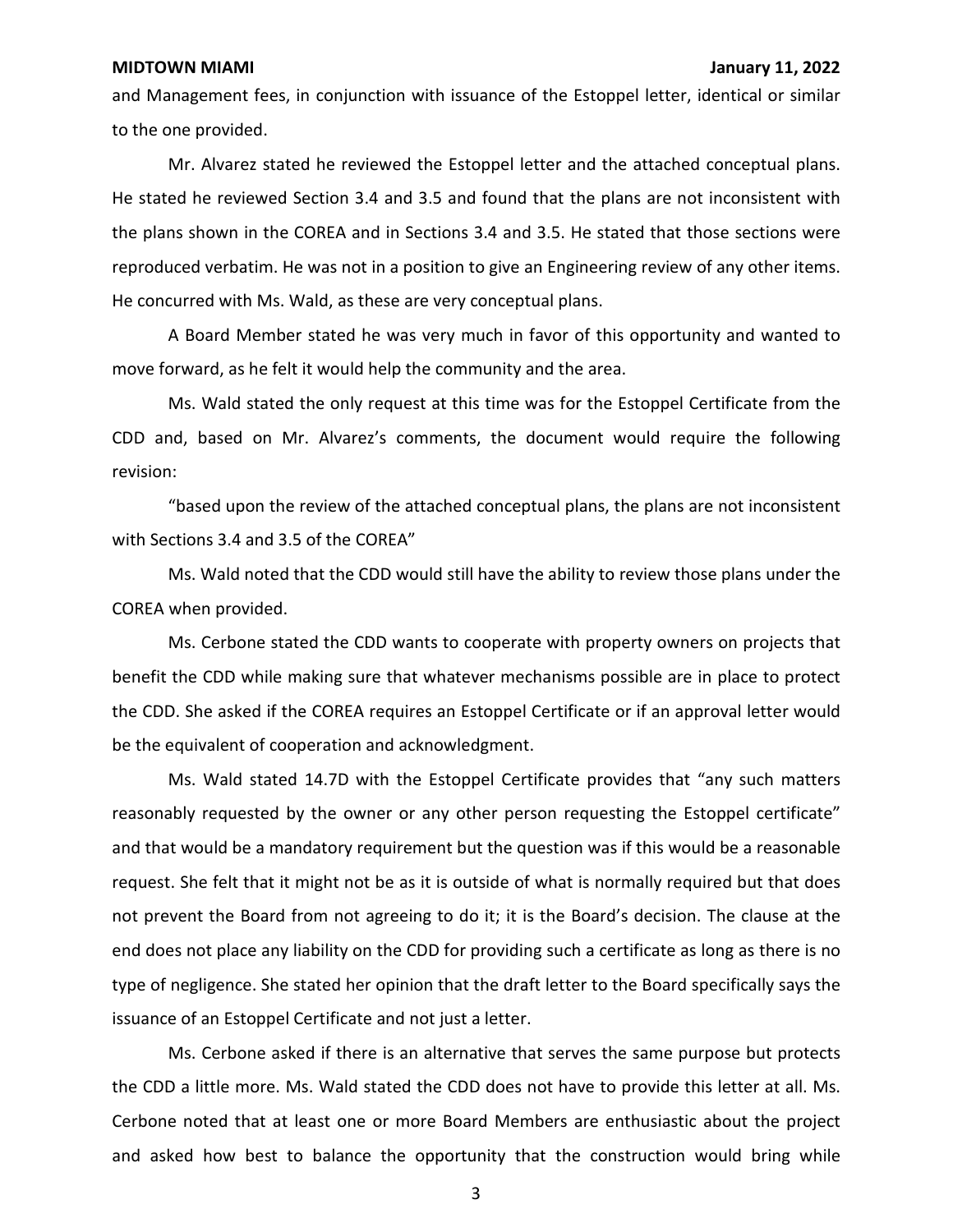protecting the CDD, given that the garage would be adjacent and/or share some structure with the lanai and other items.

Ms. Wald stated the Board does not have to agree to issue an Estoppel Certificate and stated that she does not agree with the proposed language based on Mr. Alvarez's input. The CDD has no legal obligation to provide anything beyond the first three points. She stated the question is whether the Board wants to provide language, as specifically stated by the District Engineer, that the Exhibits "do not appear to be inconsistent with Sections 3.4 and 3.5 of the COREA", but not agreeing to the language stating the CDD is approving plans and not stating the plans themselves comply with all the terms of the COREA. She suggested the letter would need to be revised, as stated by the District Engineer, and reiterated that the CDD does not have to do this. The consensus was to proceed with the Estoppel letter, provided that the discussed revisions are made; the Chair would execute and costs would be provided.

 **On MOTION by Mr. Padula and seconded by Mr. Miranda, with all in favor, the Request for Estoppel in Connection with that Certain Construction, Operation and Reciprocal Easement for the Shoppes at Midtown Miami South Block North, dated April 29, 2004 and recorded in Book 22349, Page 0566 of the Official Records of Miami-Dade County (the "COREA"), as amended to include the revisions discussed, and authorizing the Chair to execute, was approved.** 

**FIFTH ORDER OF BUSINESS** Discussion/Consideration: Termination of  **Miami Midtown Owner, LLC Temporary Construction Easement and Property Restoration Agreement** 

 Ms. Wald presented the Request for Termination of the Miami Midtown Owner, LLC Temporary Construction Easement and Property Restoration Agreement. Mr. Alvarez confirmed the project was completed and any modifications to CDD property were completed.

 **On MOTION by Mr. Padula and seconded by Ms. Perez, with all in favor, termination of the Miami Midtown Owner, LLC Temporary Construction Easement and Property Restoration Agreement, was approved.** 

**SIXTH ORDER OF BUSINESS Update: Stormwater Reporting Requirements**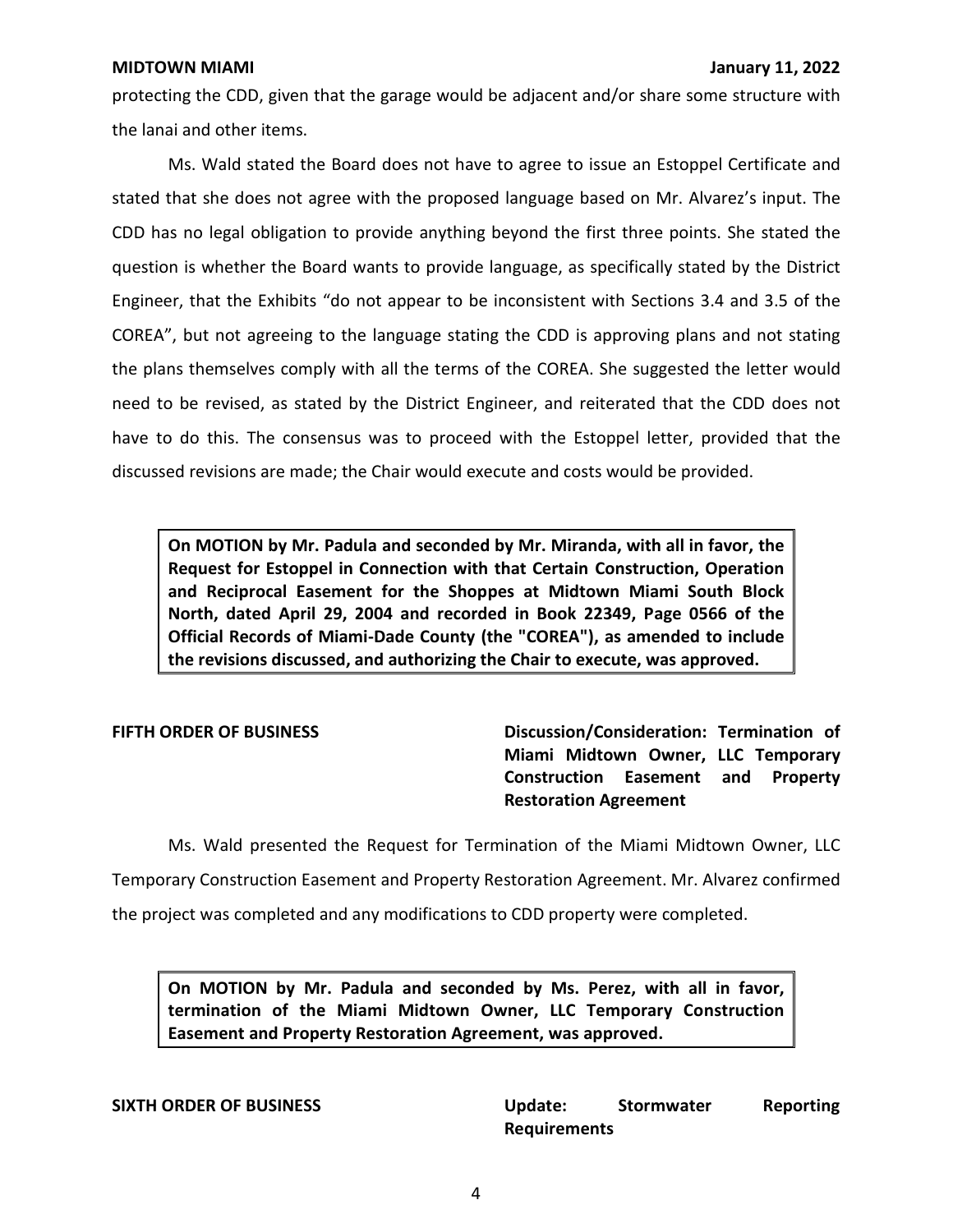Ms. Sanchez stated that new legislation was passed that requires all Special Districts to prepare and provide a 20-year Stormwater System Needs Analysis. Mr. Alvarez stated, while the CDD does not have stormwater ponds it has a stormwater system. Ms. Wald stated a template was provided and an increase to the Engineering expenses should be anticipated due to the time required to complete the report.

Mr. Alvarez thought it would be a relatively minor expense item.

# **Statements as of November 30, 2021 SEVENTH ORDER OF BUSINESS Acceptance of Unaudited Financial**

Ms. Sanchez presented the Unaudited Financial Statements as of November 30, 2021.

 **On MOTION by Mr. Padula and seconded by Ms. Perez, with all in favor, the Unaudited Financial Statements as of November 30, 2021, were accepted.** 

### **EIGHTH ORDER OF BUSINESS**

**Approval of Minutes** 

Ms. Sanchez presented the following Meeting Minutes:

- **A. June 8, 2021 Regular Meeting**
- **B. September 14, 2021 Public Hearings and Regular Meeting**

 **On MOTION by Mr. Padula and seconded by Ms. Perez, with all in favor, the June 8, 2021 Regular Meeting and the September 14, 2021 Public Hearings and Regular Meeting Minutes, as presented, were approved.** 

# **NINTH ORDER OF BUSINESS** Staff Reports

# **A. Operations Manager:** *Deborah Samuel*

# **I. Monthly Report**

Ms. Samuel presented the Operations Manager's Report and reported the following:

 $\triangleright$  Scooter Program: The scooter program was reinstated ten days after it was ended; the scooter corrals have worked very well. Users have been incentivized to return the scooters to the corrals for a discount.

➢ Target Benches: The benches with Trex® material installed in front of Target were wellreceived.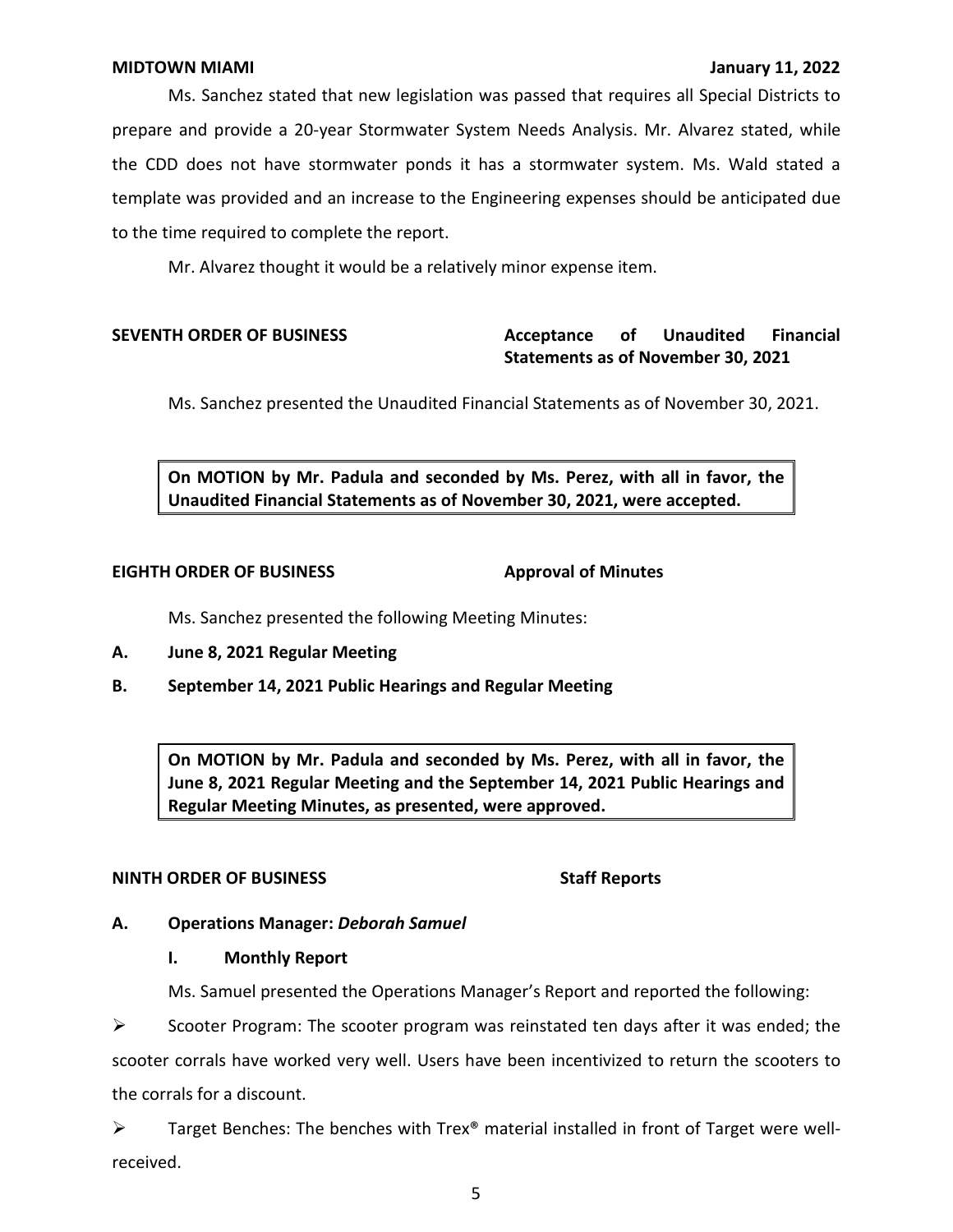$\triangleright$  Dog Park Phase 2: A preliminary budget would be presented at the next meeting.

➢ Infrastructure Punch List: No buildings were currently under construction; the utility punch list included older items from before the City provided a bond. Older work was being completed.

➢ Capital Improvements: Landscape lighting replacements were delayed due to backorders and supply chain issues. The North Garage facade repair was completed. Irrigation on North Miami Avenue was ongoing but another construction crew working on North Miami Avenue damaged the irrigation. When permits are received and repairs completed, the irrigation work would continue. The 2<sup>nd</sup> floor membrane was on hold pending more work to be done and funding.

 $\triangleright$  Mid-Block Intercom Transition: The intercoms were mainly used for valets and office space. Due to a design flaw, it was impossible to verify who should be permitted access to spaces. The intercom system was turned over to the Association for better access management and it was working smoothly.

- **II. Parking Information** 
	- **Executive Summary**
	- **Transient Parking Year Over Year Comparison**
	- **Revenue by Lane Reports**

These items were included for informational purposes.

# **B. District Counsel:** *Billing, Cochran, Lyles, Mauro & Ramsey, P.A.*

There was no report.

- **C. District Engineer:** *Alvarez Engineers, Inc.*
- **Restocon Change Order #10: Second Floor Parking Garage Traffic Coating and Waterproof Membrane Renovation**

# **This item was an addition to the agenda**.

Mr. Alvarez stated that the work, in the amount of \$492,500, would be treated as a change order to the original Restocon contract. The CDD would wait for the funds before authorizing Restocon to proceed.

Ms. Wald recalled the Board reviewed the proposal at the September meeting and the District Engineer stated the work may be submitted as a change order to the original contract.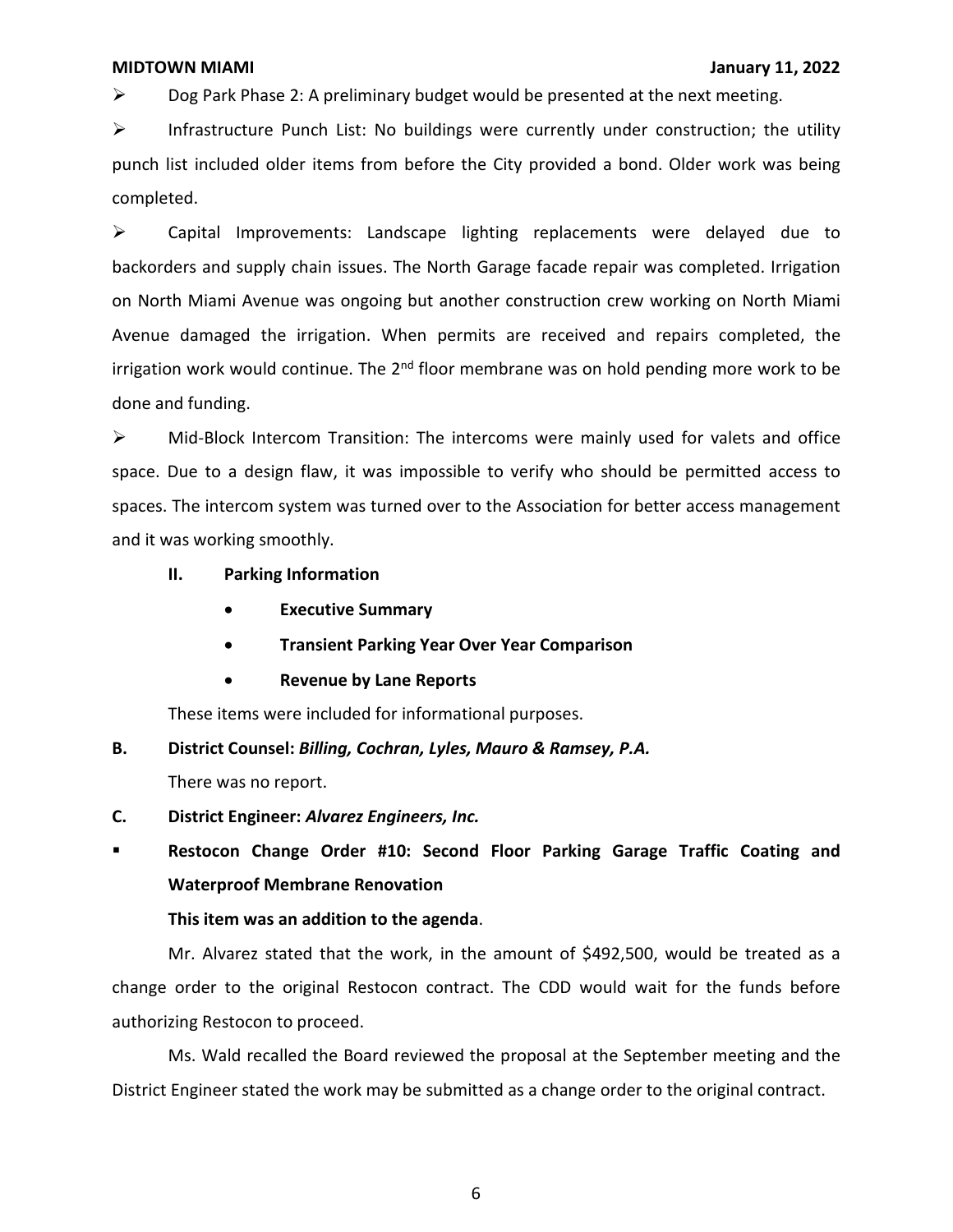**On MOTION by Mr. Padula and seconded by Ms. Perez, with all in favor, Restocon Change Order #10, in the amount of \$492,500, was approved.** 

Mr. Alvarez recalled that the monitoring plan permits for monitoring the wells were submitted to the City of Miami; the City requested a survey showing the actual locations. Ms. Samuel stated Mr. Mark Johnson has the surveys; she would email him and forward an introduction email to Mr. Alvarez. Mr. Alvarez stated the job would not begin without a permit.

# **D. District Manager:** *Wrathell, Hunt and Associates, LLC*

# **I. Communication to City of Miami on TIF Status**

Ms. Sanchez stated Ms. Cerbone followed up with the City regarding next steps and the City advised that a third party was engaged and they would follow up in one month.

## **II. NEXT MEETING DATE: February 8, 2022 at 2:00 P.M.**

# o **QUORUM CHECK**

Ms. Sanchez stated the February 8, 2022 meeting might be canceled, if not needed.

# **TENTH ORDER OF BUSINESS Public Comments**

No members of the public spoke.

# **ELEVENTH ORDER OF BUSINESS Supervisors' Requests**

The consensus was that future meetings would be held indoors; outdoor meetings may be reimplemented in the future, if necessary.

### **TWELFTH ORDER OF BUSINESS Adjournment**

There being no further business to discuss, the meeting adjourned.

 **On MOTION by Mr. Padula and seconded by Ms. Perez, with all in favor, the meeting adjourned at 2:44 p.m.** 

### [SIGNATURES APPEAR ON THE FOLLOWING PAGE]